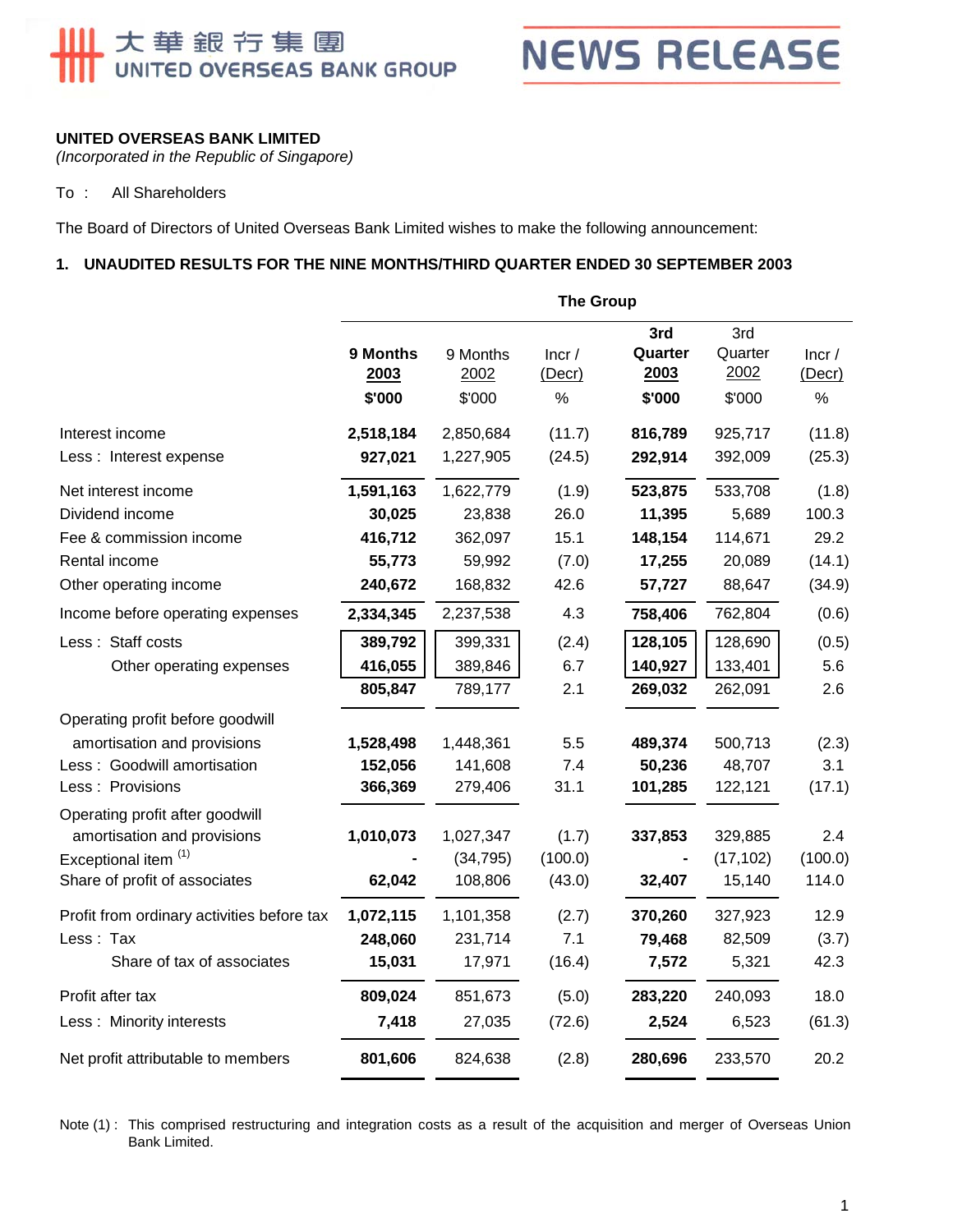# **Ⅲ 大華銀行集團**



### **UNITED OVERSEAS BANK LIMITED**

*(Incorporated in the Republic of Singapore)* 

### **2. SELECTED BALANCE SHEET DATA**

|     |                                                                                                       | <b>The Group</b> |             |             | <b>The Bank</b> |            |            |  |
|-----|-------------------------------------------------------------------------------------------------------|------------------|-------------|-------------|-----------------|------------|------------|--|
|     |                                                                                                       | 30-Sep-03        | 31-Dec-02   | 30-Sep-02   | 30-Sep-03       | 31-Dec-02  | 30-Sep-02  |  |
|     |                                                                                                       | \$'000           | \$'000      | \$'000      | \$'000          | \$'000     | \$'000     |  |
|     | (a) Assets                                                                                            |                  |             |             |                 |            |            |  |
|     | <b>Total Assets</b>                                                                                   | 108,016,374      | 107,469,421 | 107,086,020 | 92,913,792      | 93,225,652 | 92,176,673 |  |
|     | Loans and advances including                                                                          |                  |             |             |                 |            |            |  |
|     | trade bills to non-bank customers                                                                     |                  |             |             |                 |            |            |  |
|     | (net of cumulative provisions)                                                                        | 59,247,945       | 58,884,007  | 59,742,055  | 50,517,066      | 49,956,235 | 50,339,562 |  |
| (b) | Liabilities                                                                                           |                  |             |             |                 |            |            |  |
|     | Deposits (non-bank customers)                                                                         | 66,092,121       | 67,918,581  | 67,401,817  | 56,376,894      | 57,931,265 | 57,205,322 |  |
|     | Total deposits including                                                                              |                  |             |             |                 |            |            |  |
|     | bankers' deposits                                                                                     | 84,189,032       | 87,220,639  | 88,137,221  | 74,344,610      | 77,319,593 | 77,680,582 |  |
|     | Subordinated debts<br>issued (unsecured)                                                              |                  |             |             |                 |            |            |  |
|     | - Due after one year                                                                                  | 3,018,404        | 1,294,399   | 1,294,237   | 3,018,404       | 1,294,399  | 1,294,237  |  |
|     | Other debts issued                                                                                    |                  |             |             |                 |            |            |  |
|     | - Due within one year (secured)                                                                       | 909,147          | 852,411     | 518,058     |                 |            |            |  |
|     | - Due after one year (unsecured)                                                                      | 303,327          |             |             | 303,327         |            |            |  |
| (C) | Capital and reserves                                                                                  |                  |             |             |                 |            |            |  |
|     | Issued and paid-up capital                                                                            | 1,571,641        | 1,571,603   | 1,571,580   | 1,571,641       | 1,571,603  | 1,571,580  |  |
|     | Total shareholders' funds                                                                             | 12,928,822       | 12,652,638  | 12,776,637  | 11,525,512      | 11,284,098 | 11,117,253 |  |
|     | (d) Net asset value per ordinary<br>share based on issued share<br>capital as at end of the financial |                  |             |             |                 |            |            |  |
|     | period (\$)                                                                                           | 8.23             | 8.05        | 8.13        | 7.33            | 7.18       | 7.07       |  |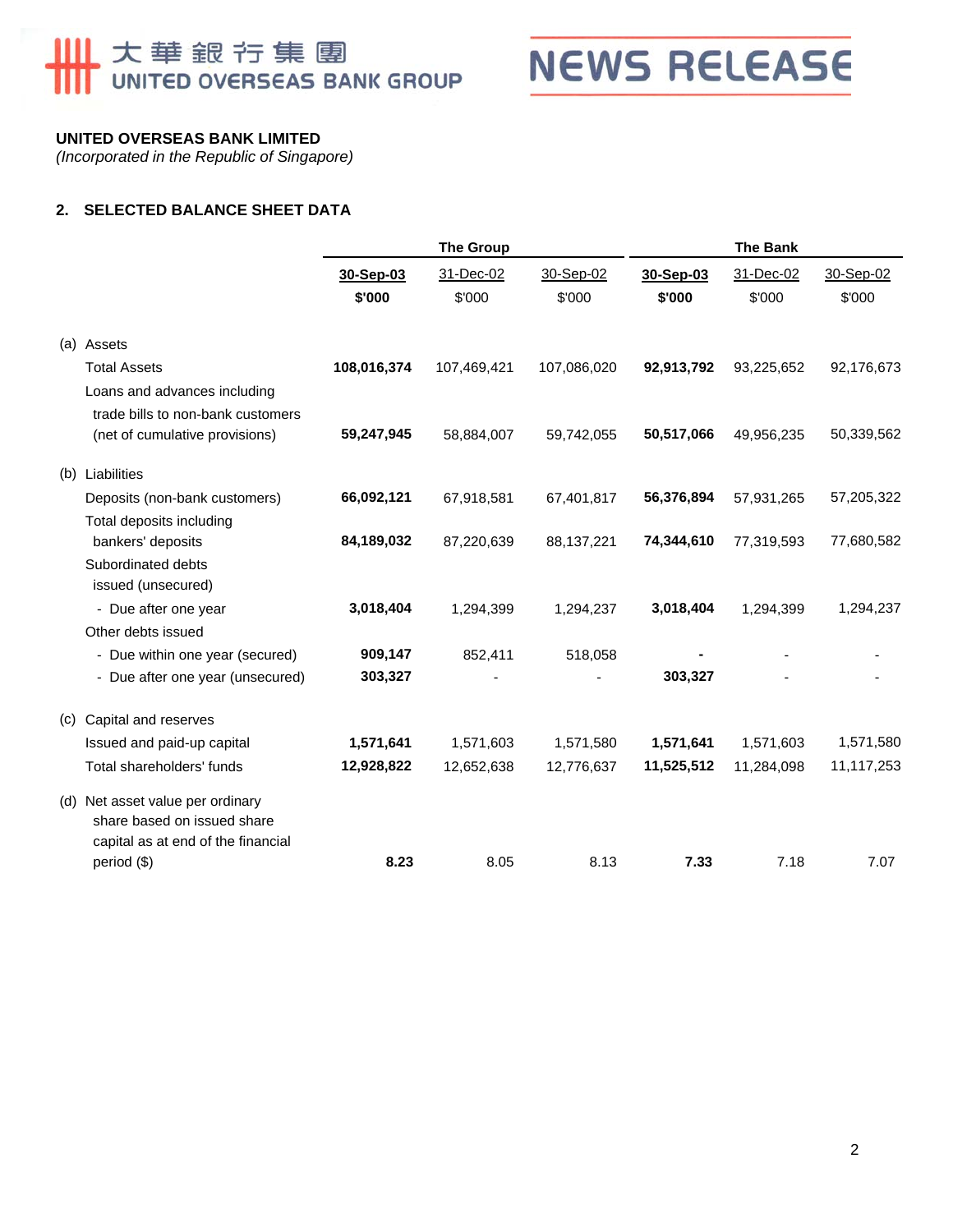## 大華銀行集團 UNITED OVERSEAS BANK GROUP



#### **UNITED OVERSEAS BANK LIMITED**

*(Incorporated in the Republic of Singapore)* 

#### **3. OTHER INFORMATION**

|                                                                                                                            | <b>The Group</b>                  |                            |                      |                                  |                                  |                      |
|----------------------------------------------------------------------------------------------------------------------------|-----------------------------------|----------------------------|----------------------|----------------------------------|----------------------------------|----------------------|
|                                                                                                                            | <b>9 Months</b><br>2003<br>\$'000 | 9 Months<br>2002<br>\$'000 | Incr/<br>(Decr)<br>% | 3rd<br>Quarter<br>2003<br>\$'000 | 3rd<br>Quarter<br>2002<br>\$'000 | lncr/<br>(Decr)<br>% |
| (a) Depreciation                                                                                                           | 79,780                            | 88,117                     | (9.5)                | 27,224                           | 27,074                           | 0.6                  |
| (b) Annualised net profit as a percentage<br>of average total shareholders' funds (%)<br>- Including goodwill amortisation | 8.3                               | 8.6                        | (3.5)                | 8.7                              | 7.3                              | 19.2<br>17.0         |
| (c) Annualised earnings per share (cents)<br>- Basic<br>- Fully diluted                                                    | 68.0<br>68.0                      | 70.0<br>70.0               | (2.9)<br>(2.9)       | 71.4<br>71.4                     | 59.4<br>59.4                     | 20.2<br>20.2         |
|                                                                                                                            | - Excluding goodwill amortisation | 9.9                        | 10.0                 | (1.0)                            | 10.3                             | 8.8                  |

(d) The financial statements for the nine months ended 30 September 2003 have been prepared in accordance with the same accounting policies and methods of computation as those adopted in the audited financial statements for the year ended 31 December 2002.

(e) Details of new shares of the Bank are as follows:-

| Particulars of Issue      | No. of new shares<br>issued between<br>1-Jul-03 and<br>30-Sep-03 | No. of new shares<br>that would have been issued<br>upon the exercise of all<br>outstanding options |              |
|---------------------------|------------------------------------------------------------------|-----------------------------------------------------------------------------------------------------|--------------|
| Exercise of UOB Executive |                                                                  | At 30-Sep-03                                                                                        | At 30-Sep-02 |
| <b>Share Options</b>      | 29,000                                                           | 4,511,000                                                                                           | 2,579,000    |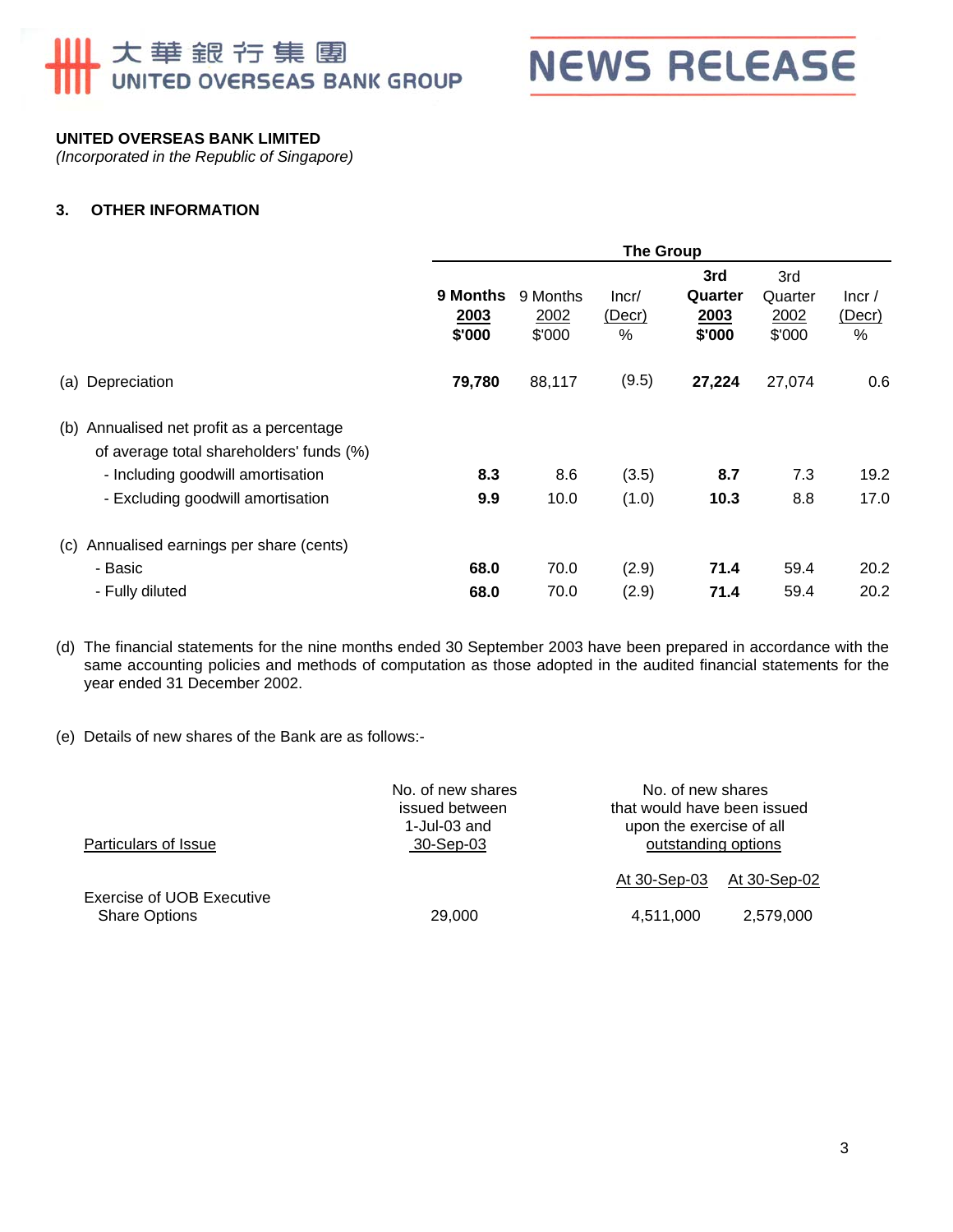## 大華銀行集團 UNITED OVERSEAS BANK GROUP

**NEWS RELEASE** 

#### **UNITED OVERSEAS BANK LIMITED**

*(Incorporated in the Republic of Singapore)* 

#### **4. REVIEW OF PERFORMANCE**

The financial statements are prepared in accordance with Financial Reporting Standards and are expressed in Singapore dollars.

- (a) The Group's net profit after tax ("NPAT") for the third quarter of 2003 increased 20.2% to \$281 million, from \$234 million in the third quarter of 2002. The increase was mainly due to higher fee and commission income, higher share of profit of associates and lower provision for loans, partially offset by higher provision for diminution in value of government securities.
- (b) The Group recorded a NPAT of \$802 million for the nine months ended 30 September 2003 ("this year-todate") compared to \$825 million for the nine months ended 30 September 2002 ("last year-to-date"), a decrease of 2.8%. The drop in NPAT was mainly due to higher provision charges and lower share of profit of associates, partly offset by higher operating profits.
- (c) The Group's operating profit before goodwill amortisation and provisions ("Operating Profit") increased 5.5% to \$1,528 million for this year-to-date compared to \$1,448 million for the same period last year. The increase in the Group's Operating Profit was mainly due to a 4.3% growth in total income to \$2,334 million from \$2,238 million for last year-to-date. The growth was largely contributed by higher gain on sale of government and investment securities, higher profit on foreign exchange, as well as higher fee and commission income mainly from investment-related and loan-related activities. These were partially offset by lower net interest income mainly due to narrowing of loan margin and lower contributions from inter-bank money market activities as a result of the low and flat interest rate yield curve.

The Group's total operating expenses, comprising staff and other operating expenses, increased 2.1% to \$806 million for this year-to-date compared to \$789 million for last year-to-date. Staff expenses decreased 2.4% to \$390 million, while other operating expenses increased 6.7% to \$416 million mainly to support increased advertising and promotion activities, as well as higher maintenance costs on premises and other fixed assets. These were partially offset by lower depreciation of fixed assets and lower rental expenses. As a result of a higher growth in total income compared to that of total operating expenses, the expense-to-income ratio of the Group improved to 34.5% for this year-to-date from 35.3% for last year-to-date.

- (d) The Group's provision charges increased 31.1% to \$366 million for this year-to-date compared to \$279 million for last year-to-date, mainly due to provision for diminution in value of government securities as compared to a write-back for the same period last year.
- (e) Share of profit of associates (before tax) declined 43.0% to \$62 million for this year-to-date, mainly due to a one-time exceptional gain recorded by United Overseas Land Limited arising from the sale of Tiong Bahru Plaza retail mall in the first quarter of 2002, and no share of profit from Haw Par Corporation Limited which ceased to be an associate of the Group following the divestment in December 2002. These were partially offset by higher contributions from other associates.
- (f) The Group's loans and advances increased 0.6% from \$58,884 million as at 31 December 2002 to \$59,248 million as at 30 September 2003. Group non-performing loans ("NPLs") declined \$336 million or 5.9% to \$5,343 million as at 30 September 2003 compared to \$5,679 million as at 31 December 2002. Consequently, Group NPLs (excluding debt securities) as a percentage of gross customer loans decreased 0.6% point to 8.4% as at 30 September 2003. Of the total Group NPLs, \$2,837 million or 53.1% were secured by collateral, and \$3,406 million or 63.7% were in the Substandard category.